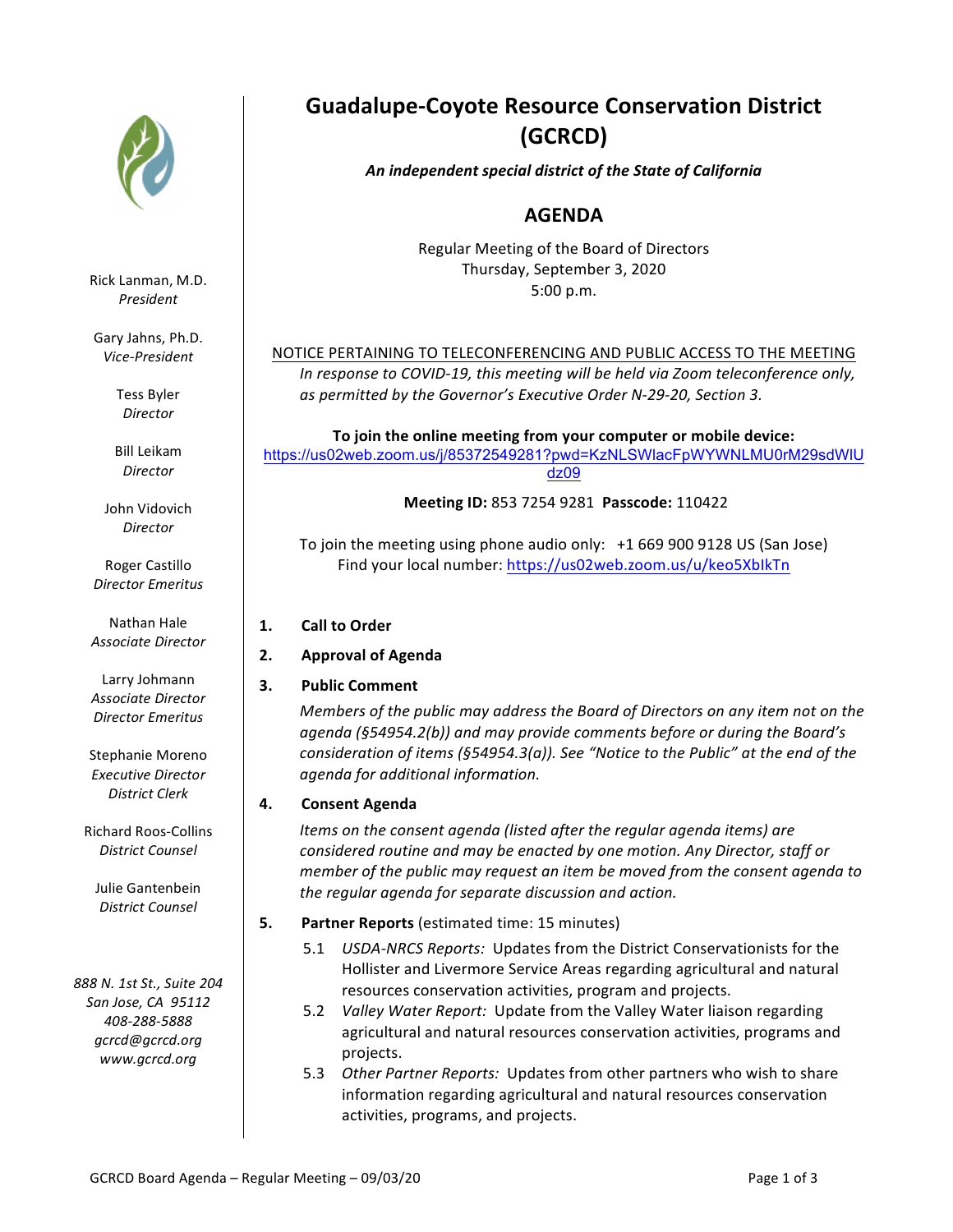#### **6.** Programs and Projects (estimated time: 45 minutes)

- 6.1 Post-Fire Recovery: Receive report from Ed Orre, Unit Forester for the Cal Fire Santa Clara Unit (SCU), regarding the recent fires in the Bay Area, including the SCU Lightning Complex fires; discussion regarding impacts to watershed health, including issues related to agricultural lands, wildlife habitat, and rural roads; potential action regarding provision of post-fire natural resource restoration technical assistance and participation in stakeholder programs and initiatives.
- **7. Administration** (estimated time: 30 minutes)
	- 7.1 Annual Work Plan: Review and approval of the FY20-21 District Annual Work Plan.
	- 7.2 *Associate Directors:*
		- 7.2.1 *Term Renewal:* Approve additional four-year term for Associate Director Larry Johmann, with term extended until September 30, 2024.
		- 7.2.2 *Term Renewal:* Approve additional four-year term for Associate Director Nathan Hale, with term extended until September 30, 2024.
- **8. Director/Associate Director/Staff Updates** (estimated time: 15 minutes)
- **9. Adjourn Meeting**

#### **Consent Agenda**

- 4.1 Approve minutes for the March 5, 2020 regular Board meeting.
- 4.2 Accept financial reports for August 2020.
- 4.3 Authorize the Executive Director and Board President to sign the FY19 and FY20 Biennial Audit engagement letter with Harshwall and Company LLP in the amount of \$8,652.00.
- 4.4 Approve Resolution 2020-01 authorizing an interim change to the Board's regular meeting time to 5:00 p.m. on the first Thursday of the month to accommodate the District's transition to online meetings in response to COVID-19.
- 4.5 Approve Resolution 2020-02 confirming adoption of the amended Public Records Act Policy.
- 4.6 Approve Resolution 2020-03 confirming adoption of the amended Vehicle Use Policy.
- 4.7 Approve Resolution 2020-04 confirming adoption of the amended Associated Director Policy.
- 4.8 Approve Resolution 2020-05 confirming adoption of the Records Retention Policy.

#### Information Only:

- 4.9 County of Santa Clara; *FY20 Year End Investment Information*; August 4, 2020.
- 4.10 County of Santa Clara; *County of Santa Clara Treasury Investment Portfolio Status*; August 12, 2020.
- 4.11 Carbon Cycle Institute (CCI); Agreement to provide services for the Carbon Farming Regional Hubs Fund Development Work Group; August 27, 2020.
- 4.12 USDA-NRCS; After the Fire Do's and Don'ts Fact Sheet, August 27, 2020.
- 4.13 California Water Quality Monitoring Council; Water Resilience Portfolio Initiative Announcement; August 27, 2020.
- 4.14 *GCRCD 2020 Local Agency Biennial Notice*; August 31, 2020.